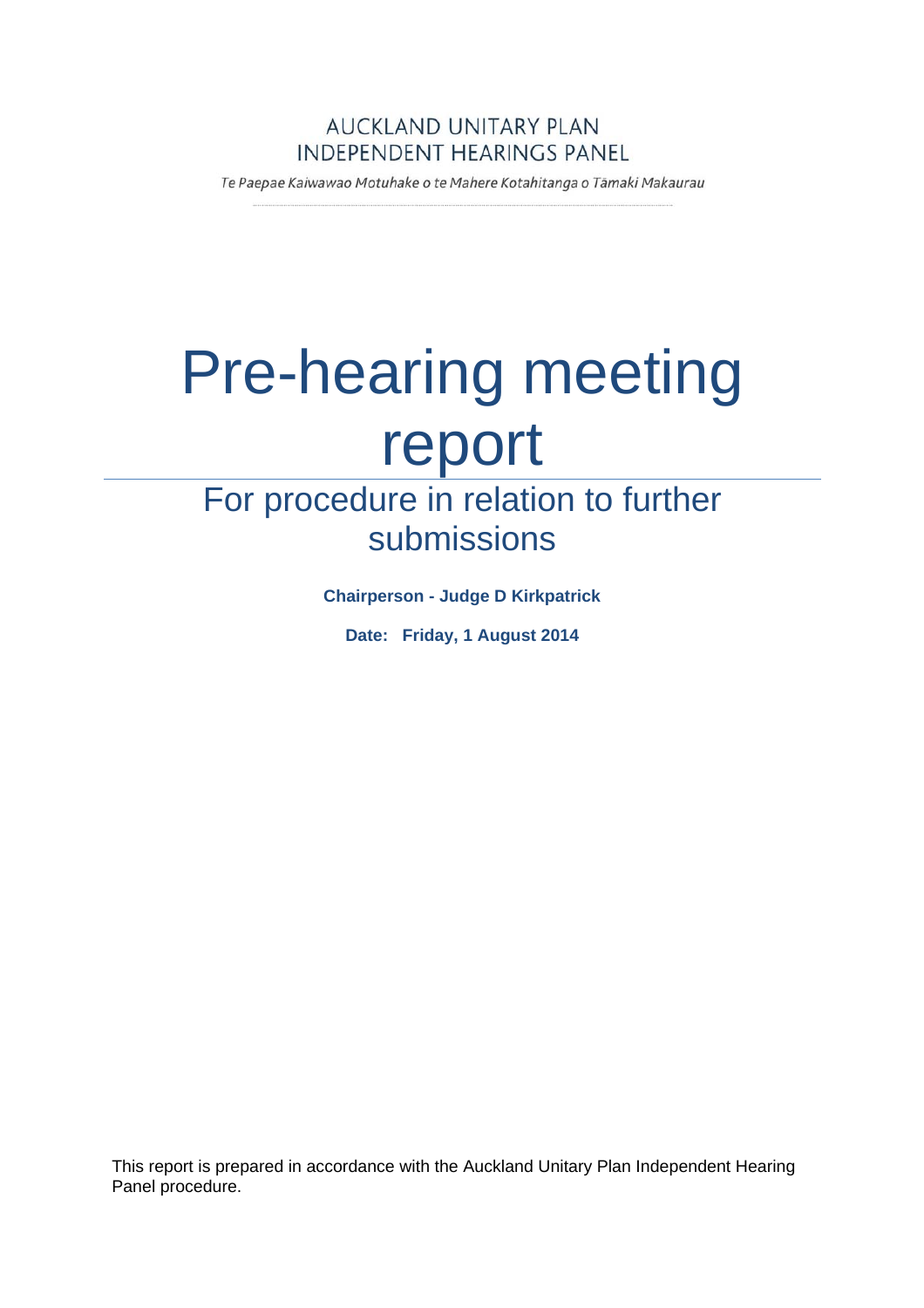# **Contents**

| 1.111 |  |
|-------|--|
| 1.1   |  |
| 1.2   |  |
| 2.    |  |
|       |  |
|       |  |
|       |  |

#### **Attachments:**

1. Attendance record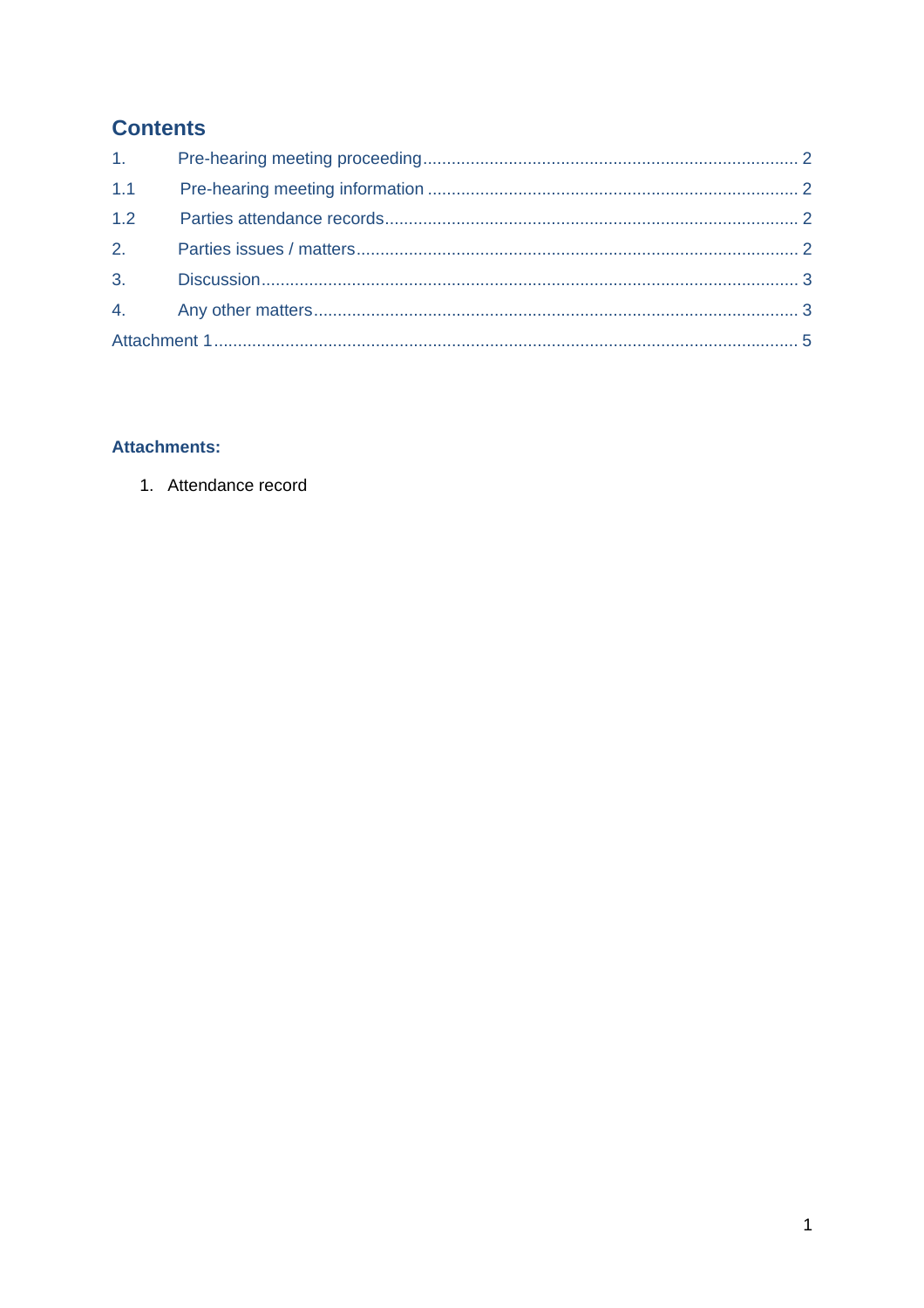# **1. Pre-hearing meeting proceeding**

This report is a record of the Pre-hearing meeting on the procedure in relation to further submissions. It is prepared in accordance with section 131(4) of the Local Government (Auckland Transitional Provisions) Amendment Act 2013.

#### **1.1 Pre-hearing meeting information**

This section provides details of the pre-hearing meeting.

| <b>Topic</b>                   | Procedure in relation to further submissions                                           |                               |                                                                      |
|--------------------------------|----------------------------------------------------------------------------------------|-------------------------------|----------------------------------------------------------------------|
| <b>Where</b>                   | <b>AUPIHP Hearing Room 1</b><br>Level 16, 205 Queen<br><b>Street, Auckland Central</b> | When                          | Friday, 1 August 2014<br>2pm                                         |
| <b>Chairperson</b>             | Judge D Kirkpatrick                                                                    | <b>File Ref:</b>              |                                                                      |
| <b>Panel</b><br><b>Members</b> | Mr Peter Fuller<br>Mr Greg Hill<br>Mr John Kirikiri<br>Mr Stuart Shepherd              | <b>IHP</b><br><b>Officers</b> | Mr Phill Reid<br>Ms Julie McKee<br>Mr Adam Jellie<br>Ms Crystal Chan |
| <b>Apologies</b>               | Ms Jan Crawford<br>Ms Paula Hunter<br>Mr Des Morrison                                  |                               |                                                                      |

The Chair introduced the panel members and IHP officers present and outlined the purpose of the meeting.

#### **1.2 Parties attendance records**

The Chairperson confirmed the attendance of the required parties at the pre-hearing meeting and thanked the invited parties for attending. Refer to Attachment 1 for the attendance record.

#### **2. Parties issues / matters**

The following table lists the parties that spoke to their issues / matters at the pre-hearing meeting.

| <b>Name</b>                                   | <b>Issues raised</b>                                                                           | <b>Supporting</b><br>material provided |
|-----------------------------------------------|------------------------------------------------------------------------------------------------|----------------------------------------|
| Mr Paul Cavanagh QC                           | Procedure in relation to further<br>submissions                                                | Memo dated 1<br>August 2014            |
| <b>Auckland Council</b><br>represented by     |                                                                                                |                                        |
| Mr James Hassall and Ms<br>Corina Faesenkloet | Response to Mr Cavanagh's matter                                                               | Memo dated 31<br><b>July 2014</b>      |
| Ms Gillian Chappell                           | Ability to submit partial withdrawal<br>of submissions                                         |                                        |
| Ms Helen Atkins                               | Request the panel to consider<br>releasing draft recommendations<br>following the RPS hearings |                                        |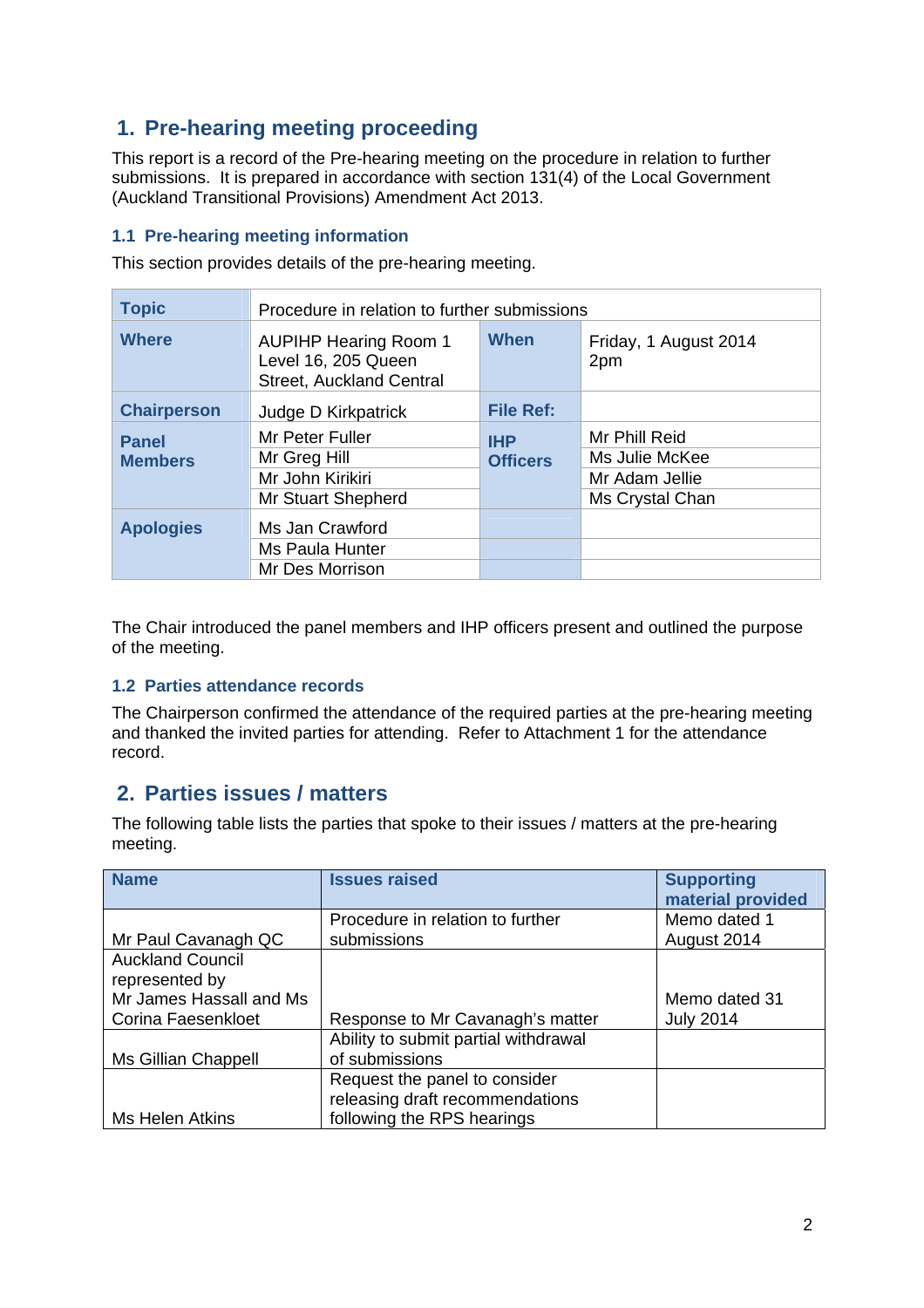# **3. Discussion**

#### Procedure in relation to further submissions

Mr Cavanagh spoke to the issues outlined in his memorandum dated 9 July 2014 and confirmed that Procedural Minute No. 5 dealt with the majority of his issues.

The panel confirmed:

- that they have been discussing the issue of additional items being added to the schedules and will be providing some direction on that matter soon
- Mr Cavanagh has raised a practice issue in regards to the Cultural Impact Assessment that the processing arm of council is responsible for. The panel does not have any control over council staff. Mr Cavanagh may wish to raise this issue with Council's CEO
- that they have obtained the services of 15 very experienced mediators/facilitators and have taken on board the concerns of submitters being required to attend multiple mediations for one property.

Auckland Council responded:

- the Resource Consent department has two staff members available to assist the public with the Cultural Impact Assessment matter
- that the panel's Parties and Issues Report that will be produced prior to a topic commencing will assist those submitters involved in mediation.

#### Ability to submit partial withdrawal of submissions

The panel confirmed that the Council will accept partial withdrawals of submissions.

Ms Chappell enquired if council will inform the relevant further submitters of the withdrawal or partial withdrawal of prime submissions.

Auckland Council responded that it hasn't considered that point at this stage but confirmed that there will be a register of withdrawals and partial withdrawals on council's website.

#### Request the panel to consider releasing draft recommendations following the RPS hearings

The panel confirmed they have had several discussions regarding this matter and are unable to confirm at this early stage what their view on releasing draft recommendations after the RPS hearings will be. The panel will not be in a position to make a decision in this matter until they have seen what cases submitters are likely to present on the RPS issues.

#### **4. Any other matters**

The panel announced that there will be an outline of the hearing programme on its web-site shortly. The panel is hoping to commence the pre-hearings on the RPS issues in mid-September 2014 and will endeavour to complete them in early February 2015. They will then make a decision about whether to release none, some or all of their recommendations on the RPS.

The panel is anticipating there will be topics where pre-hearing meetings, mediation and expert conferencing may resolve some issues.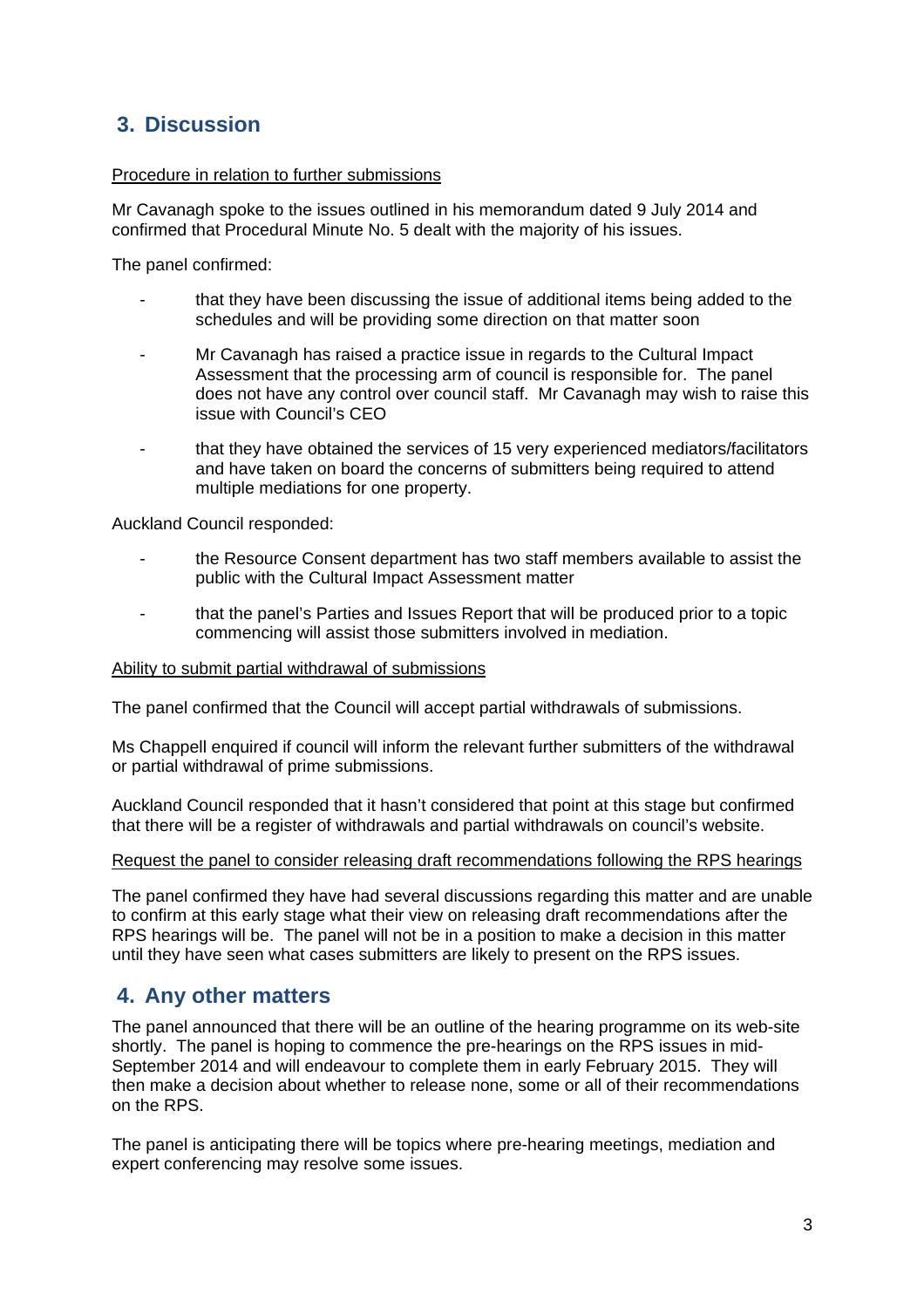Hearings on zoning, specific sites and precincts are not likely to start until the panel has heard the substance of the text of the plan, therefore later in 2015.

The panel will not be holding any hearings between 22 December 2014 and 9 January 2015. Hearings will commence again the week of 12 January 2015.

Dated at Auckland this  $8<sup>th</sup>$  day of August 2014.

Greg Hill

\_\_\_\_\_\_\_\_\_\_\_\_\_\_\_\_\_\_\_\_\_

For David Kirkpatrick

Chairperson, Hearings Panel for

Proposed Auckland Unitary Plan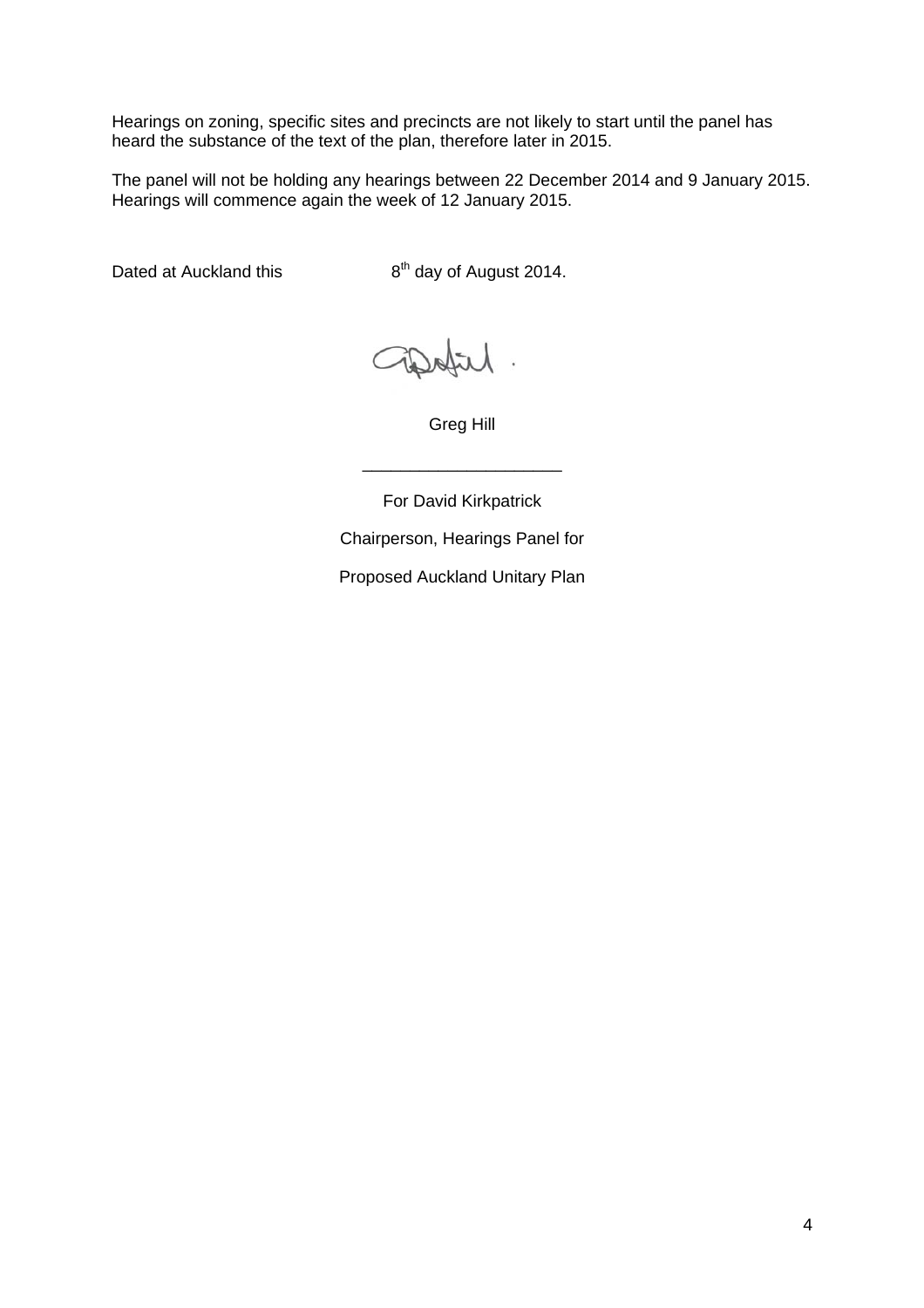# **Attachment 1**

## **Attendance record**

The following persons were **required** to attend pre-hearing meeting for this topic.

| <b>Parties required to attend</b> | <b>Attended</b><br>(Y/N) | <b>Represented by</b>                      |
|-----------------------------------|--------------------------|--------------------------------------------|
| Paul Cavanagh QC                  |                          |                                            |
| <b>Auckland Council</b>           |                          | Mr James Hassall and Ms Corina Faesenkloet |

The following persons were invited and did attend the pre-hearing meeting for this topic.

| <b>Parties invited to attend</b> |                                  |
|----------------------------------|----------------------------------|
| <b>Russell Bartlett QC</b>       | <b>Shortland Chambers</b>        |
| Jennifer Caldwell                | <b>Buddle Findlay</b>            |
| Sue Simons                       | <b>Berry Simons</b>              |
| <b>Kate Mulcahy</b>              | <b>Berry Simons</b>              |
| <b>Claire Kirman</b>             | <b>Ellis Gould</b>               |
| Douglas Allen                    | <b>Ellis Gould</b>               |
| lan Cowper                       | <b>Meredith Connell</b>          |
| Alan Webb                        | <b>Barrister</b>                 |
| <b>Bronwyn Carruthers</b>        | Russell McVeagh                  |
| <b>Simon Pilkinton</b>           | Russell McVeagh                  |
| <b>Gillian Chappell</b>          | <b>Barrister</b>                 |
| John Burns                       | <b>Carter Kirkland Morrison</b>  |
| <b>Asher Davidson</b>            | <b>Barrister</b>                 |
| <b>Robert Enright</b>            | <b>Barrister</b>                 |
| Paula Brosnahan                  | Chapman Tripp                    |
| Luke Hinchey                     | Chapman Tripp                    |
| Peter Bevan                      | Chapman Tripp                    |
| <b>Helen Atkins</b>              | <b>Atkins Holm Majurey</b>       |
| Sarah Anderton                   | <b>Bell Gully</b>                |
| Derek Nolan                      | Russell McVeagh                  |
| Vernon Rive                      | <b>Barrister</b>                 |
| <b>Chris Simmons</b>             | <b>Chancery Green</b>            |
| Stephanie de Groot               | <b>Minter Ellison Rudd Watts</b> |
| <b>Richard Gardner</b>           | <b>Barrister</b>                 |
| <b>Jessie Duffin</b>             | <b>Chancery Green</b>            |
| Katherine Anderson               | <b>Barrister</b>                 |
| Mike Moody                       | <b>Barrister</b>                 |
| <b>Heather Ash</b>               | Simpson Grierson                 |
| Diana Hartley                    | <b>Simpson Grierson</b>          |
| Melinda Dickey                   | <b>Brookfields</b>               |
| <b>Matthew Allen</b>             | <b>Brookfields</b>               |
| Kitt Littlejohn                  | <b>Barrister</b>                 |
| Rowan Ashton                     | <b>Stuart Ryan Barrister</b>     |